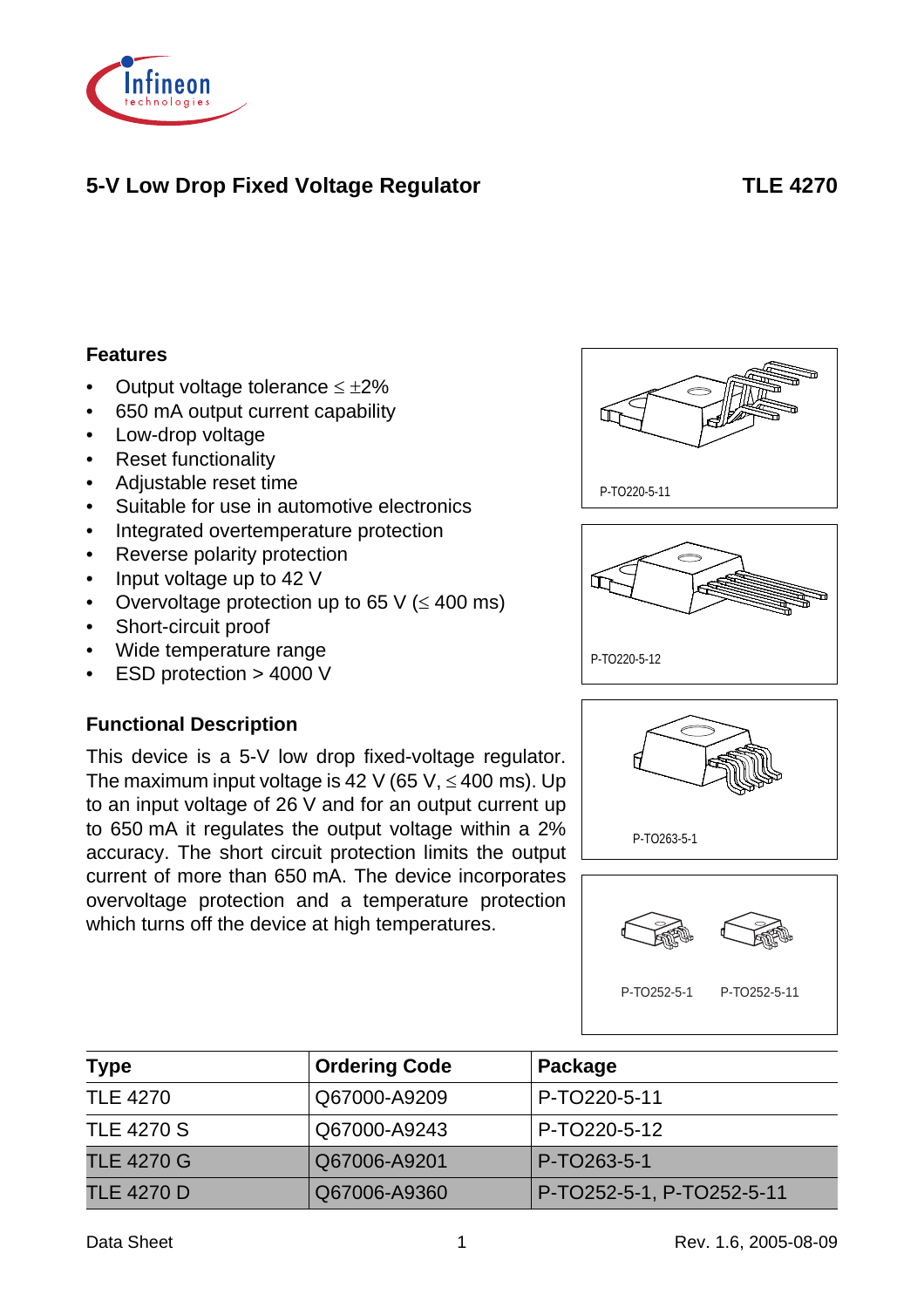



# **Figure 1 Pin Configuration** (top view)

## **Table 1 Pin Definitions and Functions**

| Pin            | <b>Symbol</b> | <b>Function</b>                                                                                                               |
|----------------|---------------|-------------------------------------------------------------------------------------------------------------------------------|
| $\mathbf 1$    |               | <b>Input</b> ; block to ground directly at the IC with a ceramic capacitor.                                                   |
| 2              | <b>RO</b>     | <b>Reset Output;</b> the open collector output is connected to the<br>5-V output via an integrated resistor of 30 $k\Omega$ . |
| 3              | <b>GND</b>    | <b>Ground</b> ; internally connected to heatsink.                                                                             |
| $\overline{4}$ | D             | <b>Reset Delay;</b> connect a capacitor to ground for delay time adjustment.                                                  |
| 5              | Q             | 5-V Output; block to ground with 22 $\mu$ F capacitor, ESR < 3 $\Omega$ .                                                     |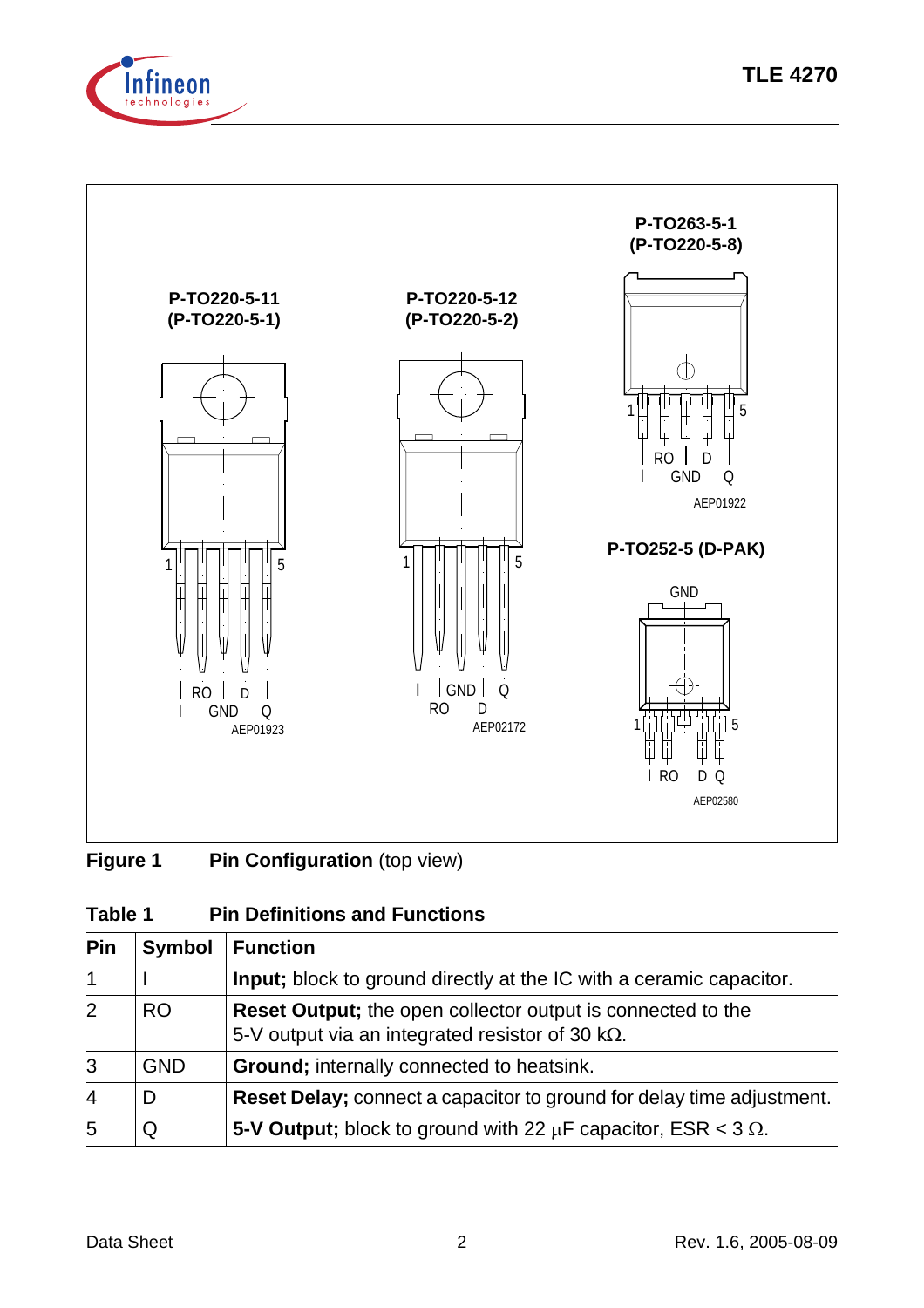

### **Circuit Description**

The control amplifier compares a reference voltage, which is kept highly accurate by resistance adjustment, to a voltage that is proportional to the output voltage and drives the base of a series transistor via a buffer. Saturation control as a function of the load current prevents any over-saturation of the power element.

The IC also incorporates a number of internal circuits for protection against:

- **Overload**
- **Overvoltage**
- **Overtemperature**
- Reverse polarity

### **Application Description**

The IC regulates an input voltage in the range of 5.5 V <  $V_{\mathsf{I}}$  < 36 V to  $V_{\mathsf{Q},\mathsf{nom}}$  = 5.0 V. Up to 26 V it produces a regulated output current of more than 650 mA. Above 26 V the save-operating-area protection allows operation up to 36 V with a regulated output current of more than 300 mA. Overvoltage protection limits operation at 42 V. The overvoltage protection hysteresis restores operation if the input voltage has dropped below 36 V. A reset signal is generated for an output voltage of  $V_{\Omega}$  < 4.5 V. The delay for power-on reset can be set externally with a capacitor.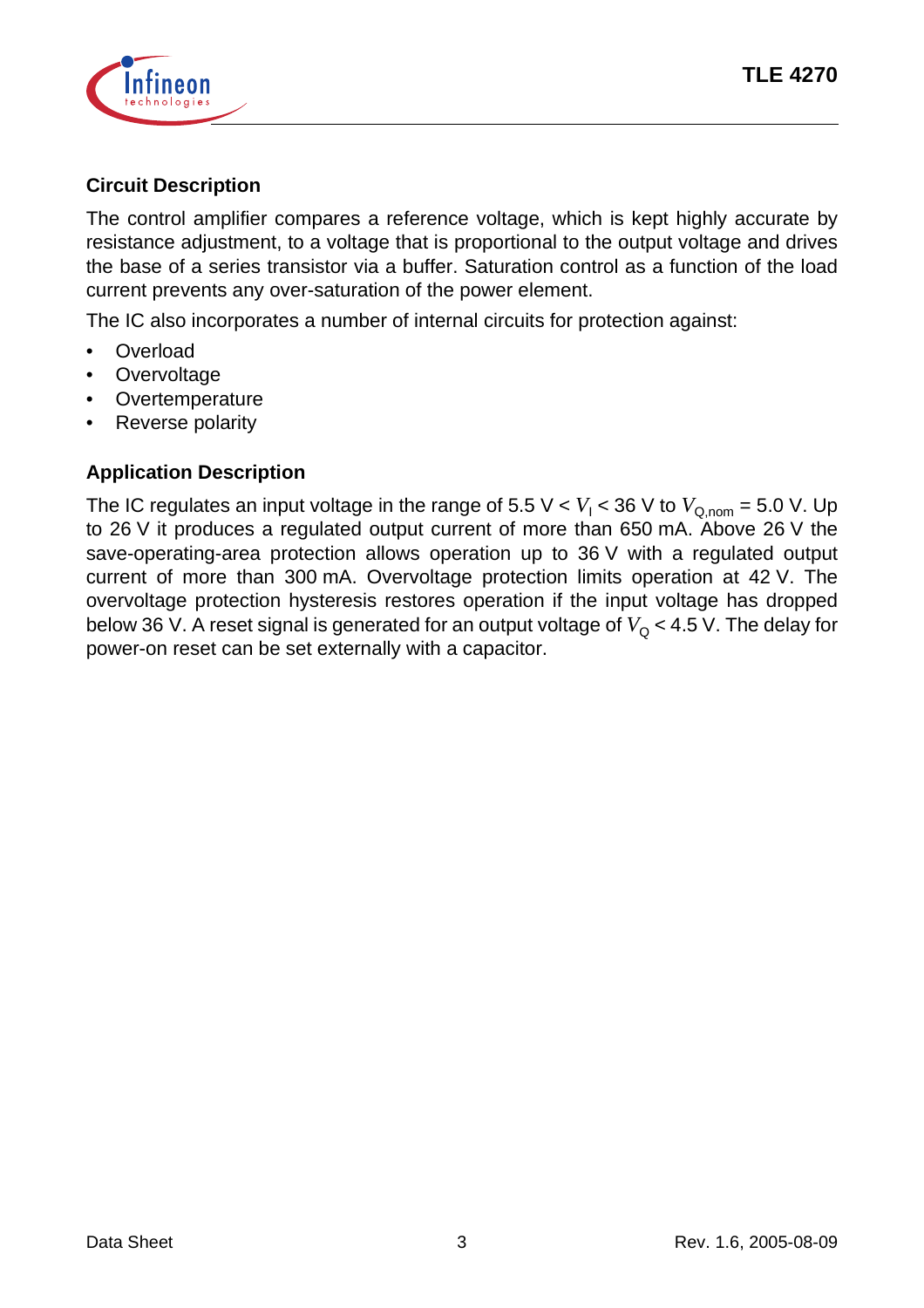



**Figure 2 Block Diagram**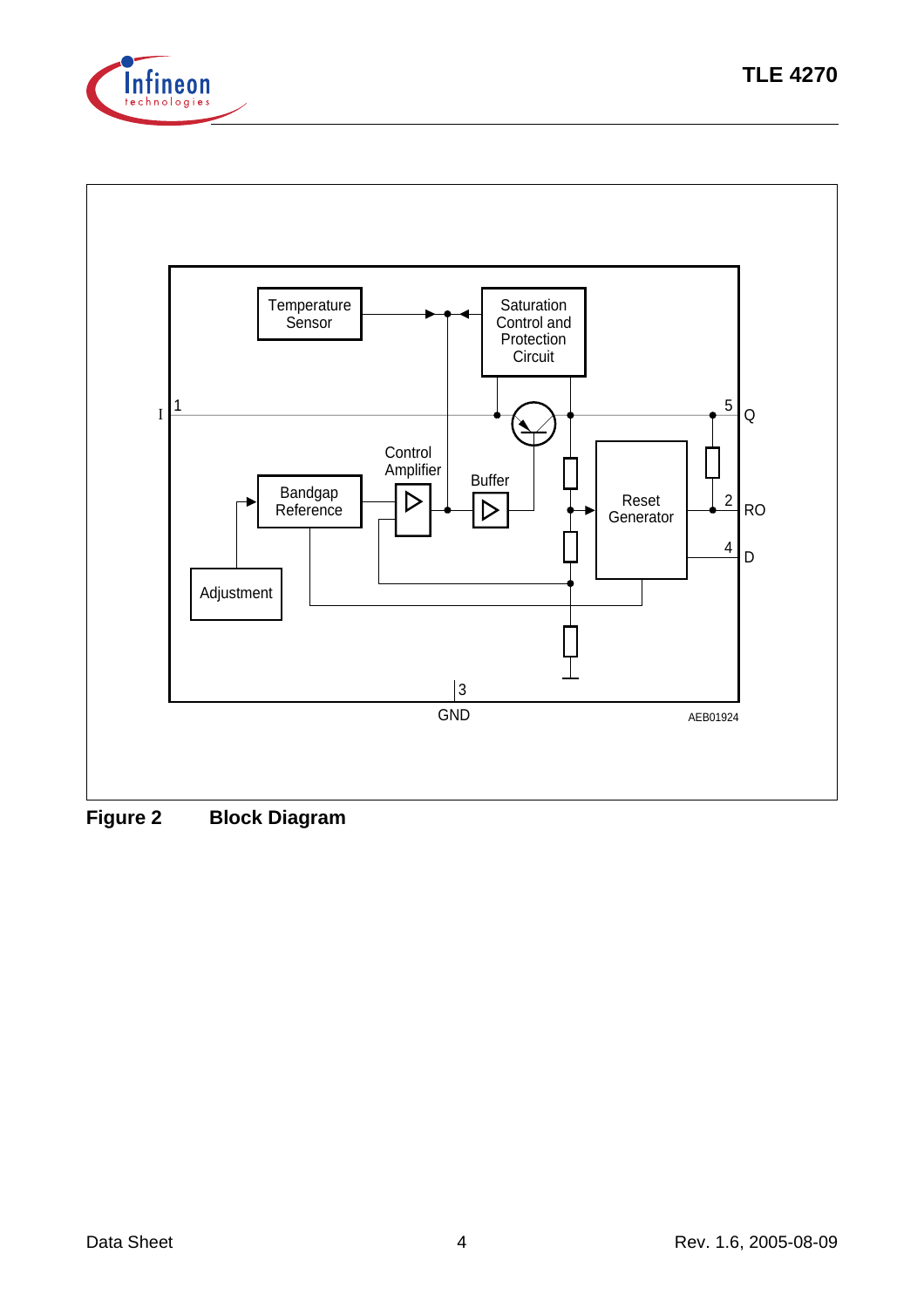

### **Table 2 Absolute Maximum Ratings**

 $T$ <sub>j</sub> = -40 to 150 °C

| <b>Parameter</b>       | <b>Symbol</b>               |        | <b>Limit Values</b> | <b>Unit</b>     | <b>Notes</b>       |
|------------------------|-----------------------------|--------|---------------------|-----------------|--------------------|
|                        |                             | Min.   | Max.                |                 |                    |
| Input I                |                             |        |                     |                 |                    |
| Voltage                | $V_{1}$                     | $-42$  | 42                  | $\vee$          |                    |
| Voltage                | $V_{1}$                     |        | 65                  | $\vee$          | $t \leq 400$ ms    |
| Current                | $I_{\rm I}$                 |        |                     |                 | internally limited |
| <b>Reset Output RO</b> |                             |        |                     |                 |                    |
| Voltage                | $V_{\sf{RO}}$               | $-0.3$ | $\overline{7}$      | $\vee$          |                    |
| Current                | $I_{\rm RO}$                |        |                     |                 | Internally limited |
| <b>Reset Delay D</b>   |                             |        |                     |                 |                    |
| Voltage                | $V_D$                       | $-0.3$ | $\overline{7}$      | $\vee$          |                    |
| Current                | $I_{\text{D}}$              |        |                     |                 | Internally limited |
| <b>Output Q</b>        |                             |        |                     |                 |                    |
| Voltage                | $V_{\rm Q}$                 | $-1.0$ | 16                  | $\vee$          |                    |
| Current                | $I_{\mathsf{Q}}$            |        |                     |                 | Internally limited |
| <b>Ground GND</b>      |                             |        |                     |                 |                    |
| Current                | $I_{\mathsf{GND}}$          | $-0.5$ | -                   | $\mathsf{A}$    |                    |
| <b>Temperatures</b>    |                             |        |                     |                 |                    |
| Junction temperature   | $T_{\rm j}$                 |        | 150                 | $\rm ^{\circ}C$ |                    |
| Storage temperature    | $\overline{T}_{\text{stg}}$ | $-50$  | 150                 | $\rm ^{\circ}C$ |                    |

# **Table 3 Operating Range**

| <b>Parameter</b>          | <b>Symbol</b>  |       | <b>Limit Values</b> | Unit            | <b>Notes</b> |
|---------------------------|----------------|-------|---------------------|-----------------|--------------|
|                           |                | Min.  | Max.                |                 |              |
| Input voltage             |                | 6     | 42                  |                 |              |
| Junction temperature      | $\overline{T}$ | $-40$ | 150                 | $\rm ^{\circ}C$ |              |
| <b>Thermal Resistance</b> |                |       |                     |                 |              |

| Junction ambient | ′^thi-a                            | 65<br>79 | K/W<br><b>K/W</b> | TO263, TO252 <sup>1</sup> |
|------------------|------------------------------------|----------|-------------------|---------------------------|
| Junction case    | $\mathbf{\alpha}_{\mathsf{thj-c}}$ | w        | K/W               | TO-220/263<br>Packages    |

1) Mounted on PCB,  $80 \times 80 \times 1.5$  mm<sup>3</sup>;  $35\mu$  Cu;  $5\mu$  Sn; Footprint only; zero airflow.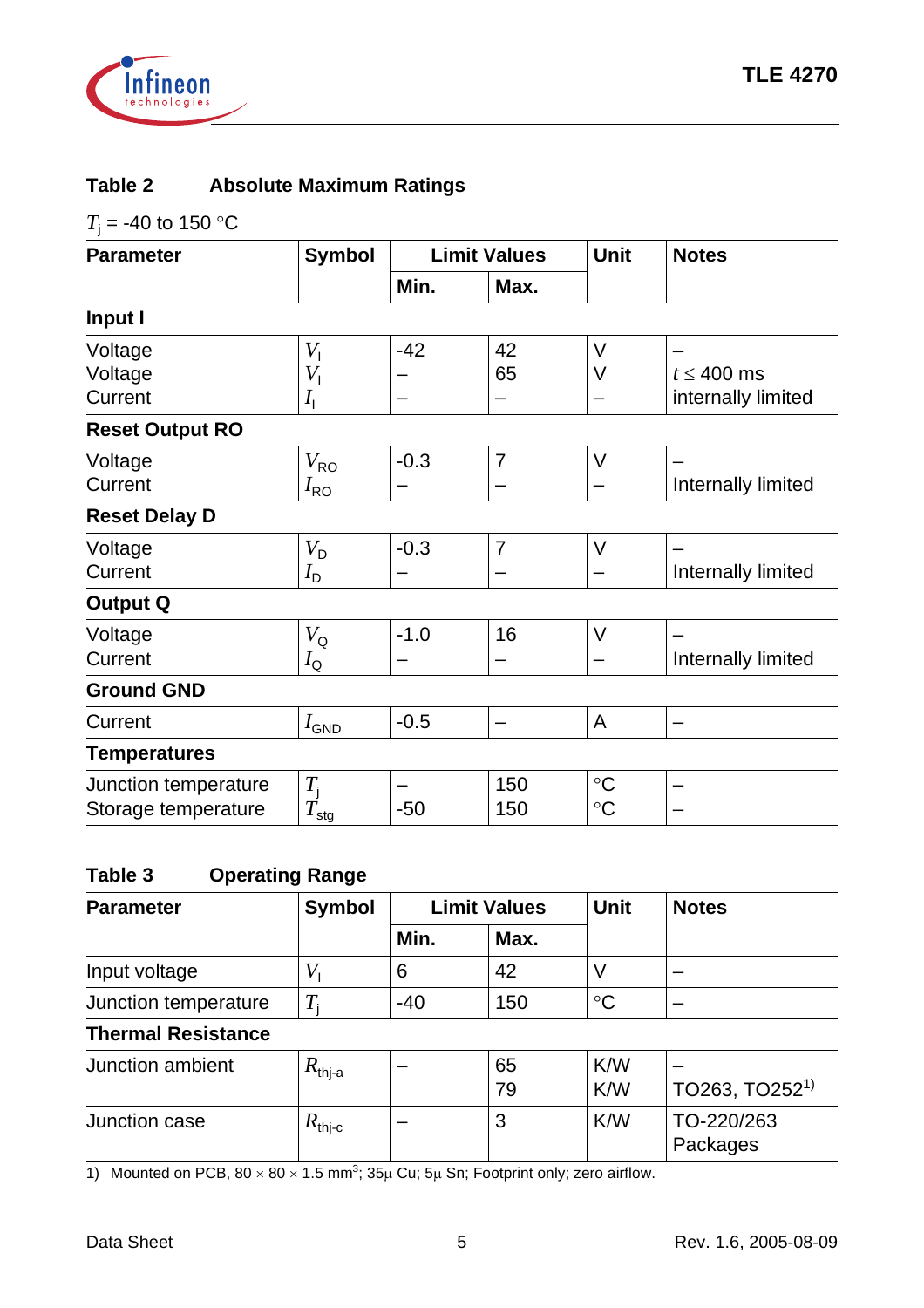

# **Table 4 Characteristics**

 $V_1$  = 13.5 V; -40 °C  $\leq T_i \leq$  125 °C (unless otherwise specified)

| <b>Parameter</b>                                              | <b>Symbol</b>            | <b>Limit Values</b> |              |                   | <b>Unit</b> | <b>Test Condition</b>                                                      |
|---------------------------------------------------------------|--------------------------|---------------------|--------------|-------------------|-------------|----------------------------------------------------------------------------|
|                                                               |                          | Min.                | Typ.         | Max.              |             |                                                                            |
| Output voltage                                                | $V_{\mathsf{Q}}$         | 4.90                | 5.00         | 5.10              | $\vee$      | 5 mA $\leq I_{Q} \leq 550$ mA;<br>6 V $\leq$ $V_1 \leq$ 26 V               |
| Output voltage                                                | $V_{\mathsf{Q}}$         | 4.90                | 5.00         | 5.10              | $\vee$      | 26 $V \le V_1 \le 36$ V;<br>$I_{\text{Q}} \leq 300 \text{ mA}$             |
| Output current<br>limiting                                    | $I_{\text{Qmax}}$        | 650                 | 850          |                   | mA          | $V_{\Omega} = 0$ V                                                         |
| Current<br>consumption<br>$I_{\rm q} = I_{\rm l} - I_{\rm Q}$ | $I_{\rm q}$              | -                   | $\mathbf{1}$ | 1.5               | mA          | $I_{\rm Q}$ = 5 mA                                                         |
| Current<br>consumption<br>$I_{\rm q} = I_{\rm l} - I_{\rm Q}$ | $I_{\mathsf{q}}$         |                     | 55           | 75                | mA          | $I_{\Omega}$ = 550 mA                                                      |
| Current<br>consumption<br>$I_{\rm q} = I_{\rm l} - I_{\rm Q}$ | $I_{\mathsf{q}}$         |                     | 70           | 90                | mA          | $I_{\Omega}$ = 550 mA; $V_{\perp}$ = 5 V                                   |
| Drop voltage                                                  | $V_{\text{DR}}$          | —                   | 350          | 700               | mV          | $I_{\rm O}$ = 550 mA <sup>1)</sup>                                         |
| Load regulation                                               | $\Delta V_\mathrm{Q,LO}$ |                     | 25           | 50                | mV          | $I_{\Omega}$ = 5 to 550 mA;<br>$V_1 = 6 V$                                 |
| Line regulation                                               | $\Delta V_\text{Q,Li}$   | —                   | 12           | 25                | mV          | $V_1 = 6$ to 26 V<br>$I_{\rm Q}$ = 5 mA                                    |
| Power supply Ripple<br>rejection                              | <b>PSRR</b>              |                     | 54           |                   | dB          | $f_r$ = 100 Hz;<br>$V_r = 0.5 Vpp$                                         |
| <b>Reset Generator</b>                                        |                          |                     |              |                   |             |                                                                            |
| Switching threshold                                           | $V_{\sf RT}$             | 4.5                 | 4.65         | 4.8               | V           |                                                                            |
| Reset High voltage                                            | $V_{\sf ROH}$            | 4.5                 |              |                   | $\vee$      |                                                                            |
| Reset low voltage                                             | $V_{\sf ROL}$            | —                   | 60           | $\qquad \qquad -$ | mV          | $R_{\text{int}} = 30 \text{ k}\Omega^{2}$ ;<br>1.0 $V \leq V_Q \leq 4.5$ V |
| Reset low voltage                                             | $V_{\sf ROL}$            | -                   | 200          | 400               | mV          | $I_R = 3$ mA, $V_Q = 4.4$ V                                                |
| Reset pull-up                                                 | $R_{\mathsf{int}}$       | 18                  | 30           | 46                | $k\Omega$   | internally connected<br>to Q                                               |
| Charge current                                                | $I_{\text{D,c}}$         | 8                   | 14           | 25                | μ $A$       | $V_D = 1.0 V$                                                              |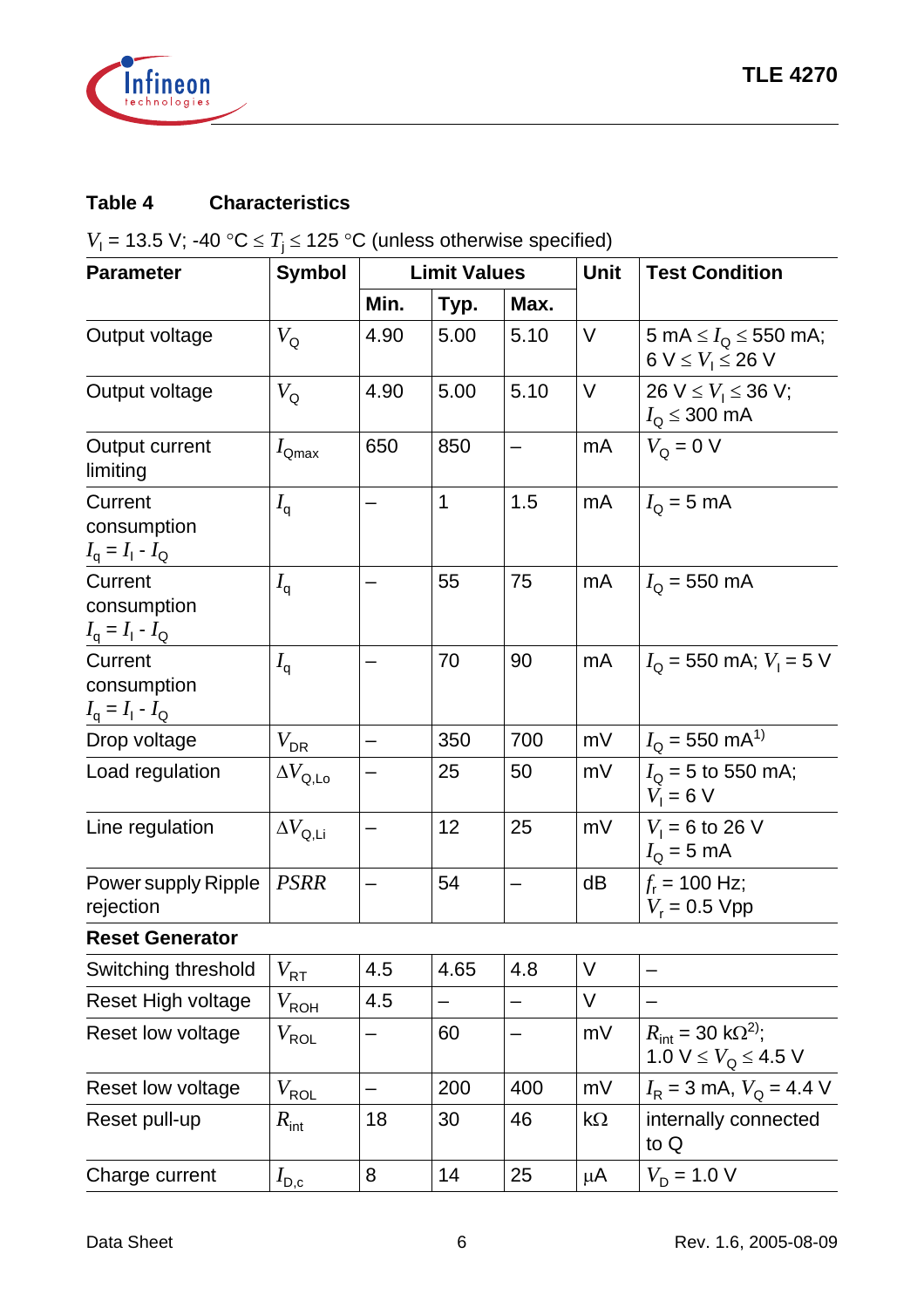

## **Table 4 Characteristics** (cont'd)

# $V_1$  = 13.5 V; -40 °C  $\leq T_j \leq$  125 °C (unless otherwise specified)

| <b>Parameter</b>                | <b>Symbol</b>     | <b>Limit Values</b> |      |      | <b>Unit</b> | <b>Test Condition</b>          |
|---------------------------------|-------------------|---------------------|------|------|-------------|--------------------------------|
|                                 |                   | Min.                | Typ. | Max. |             |                                |
| Upper reset timing<br>threshold | $V_{\mathsf{DU}}$ | 1.4                 | 1.8  | 2.3  | V           |                                |
| Lower reset timing<br>threshold | $V^{}_{\rm DL}$   | 0.2                 | 0.45 | 0.8  | V           | $V_{\Omega}$ < $V_{\text{RT}}$ |
| Delay time                      | $t_{\sf rd}$      |                     | 13   |      | ms          | $C_{\text{D}}$ = 100 nF        |
| Reset reaction time             | $t_{\rm rr}$      |                     |      | 3    | $\mu$ S     | $C_{\text{D}}$ = 100 nF        |
| <b>Overvoltage Protection</b>   |                   |                     |      |      |             |                                |

| Turn-Off volta<br>$\Lambda'$<br>лғане<br>_<br>. ov |  |
|----------------------------------------------------|--|
|----------------------------------------------------|--|

1) Drop voltage =  $V_1$  -  $V_Q$  (measured when the output voltage has dropped 100 mV from the nominal value obtained at 13.5 V input)

2) Reset peak is always lower than 1.0 V.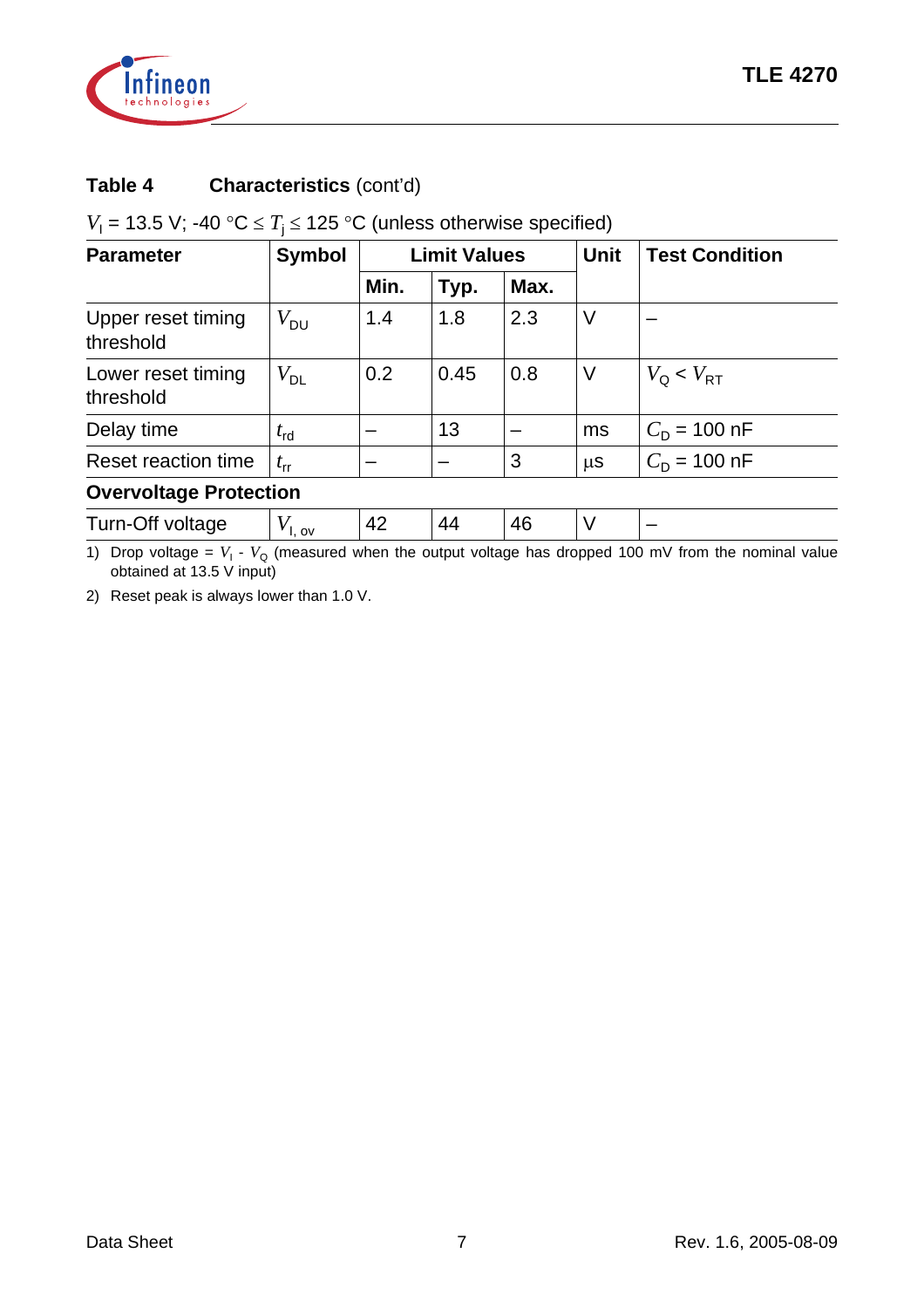







**Figure 4 Application Circuit**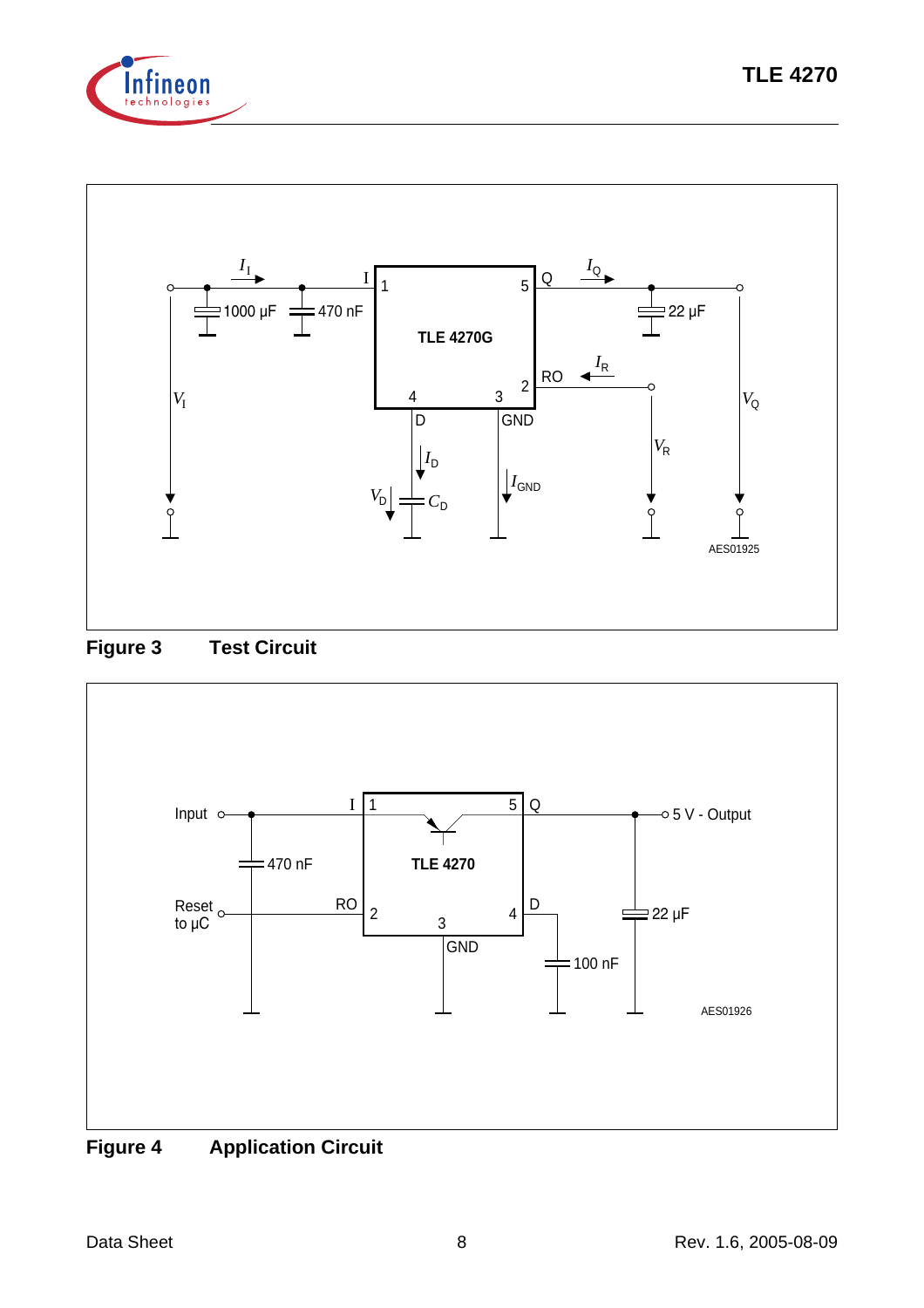

#### **Design Notes for External Components**

An input capacitor  $C_1$  is necessary for compensation of line influences. The resonant circuit consisting of lead inductance and input capacitance can be damped by a resistor of approx. 1  $\Omega$  in series with  $C_{\mathsf{l}}$ . An output capacitor  $C_{\mathsf{Q}}$  is necessary for the stability of the regulating circuit. Stability is guaranteed at values of  $C_0 \geq 22 \mu F$  and an ESR of  $<$  3  $\Omega$ .

#### **Reset Circuitry**

If the output voltage decreases below 4.5 V, an external capacitor  $C_{\text{D}}$  on pin 4 (D) will be discharged by the reset generator. If the voltage on this capacitor drops below  $V_{DL}$ , a reset signal is generated on pin 2 (RO), i.e. reset output is set low. If the output voltage rises above the reset threshold,  $C_{\text{D}}$  will be charged with constant current. After the power-on-reset time the voltage on the capacitor reaches  $V_{DU}$  and the reset output will be set high again. The value of the power-on-reset time can be set within a wide range depending of the capacitance of  $C_{\text{D}}$ .

### **Reset Timing**

The power-on reset delay time is defined by the charging time of an external capacitor  $C_{\text{D}}$  which can be calculated as follows:

$$
C_{\rm D} = (\Delta t \times I_{\rm D,c})/\Delta V \tag{1}
$$

Definitions:

- $C_{\text{D}}$  = delay capacitors
- $\Delta t$  = reset delay time  $t_{\text{rd}}$
- $I_{D,c}$  = charge current, typical 14  $\mu$ A
- $\Delta V = V_{\text{DU}}$ , typical 1.8 V

 $V_{\text{DU}}$  = upper reset timing threshold at  $C_{\text{D}}$  for reset delay time

$$
t_{\rm rd} = \Delta V \times C_{\rm D}/I_{\rm D,c} \tag{2}
$$

The reset reaction time  $t_{\text{rr}}$  is the time it takes the voltage regulator to set the reset out LOW after the output voltage has dropped below the reset threshold. It is typically 1  $\mu$ s for delay capacitor of 47 nF. For other values for  $C<sub>D</sub>$  the reaction time can be estimated using the following equation:

$$
t_{\rm rr} \approx 20 \, \text{s/F} \times C_{\rm D} \tag{3}
$$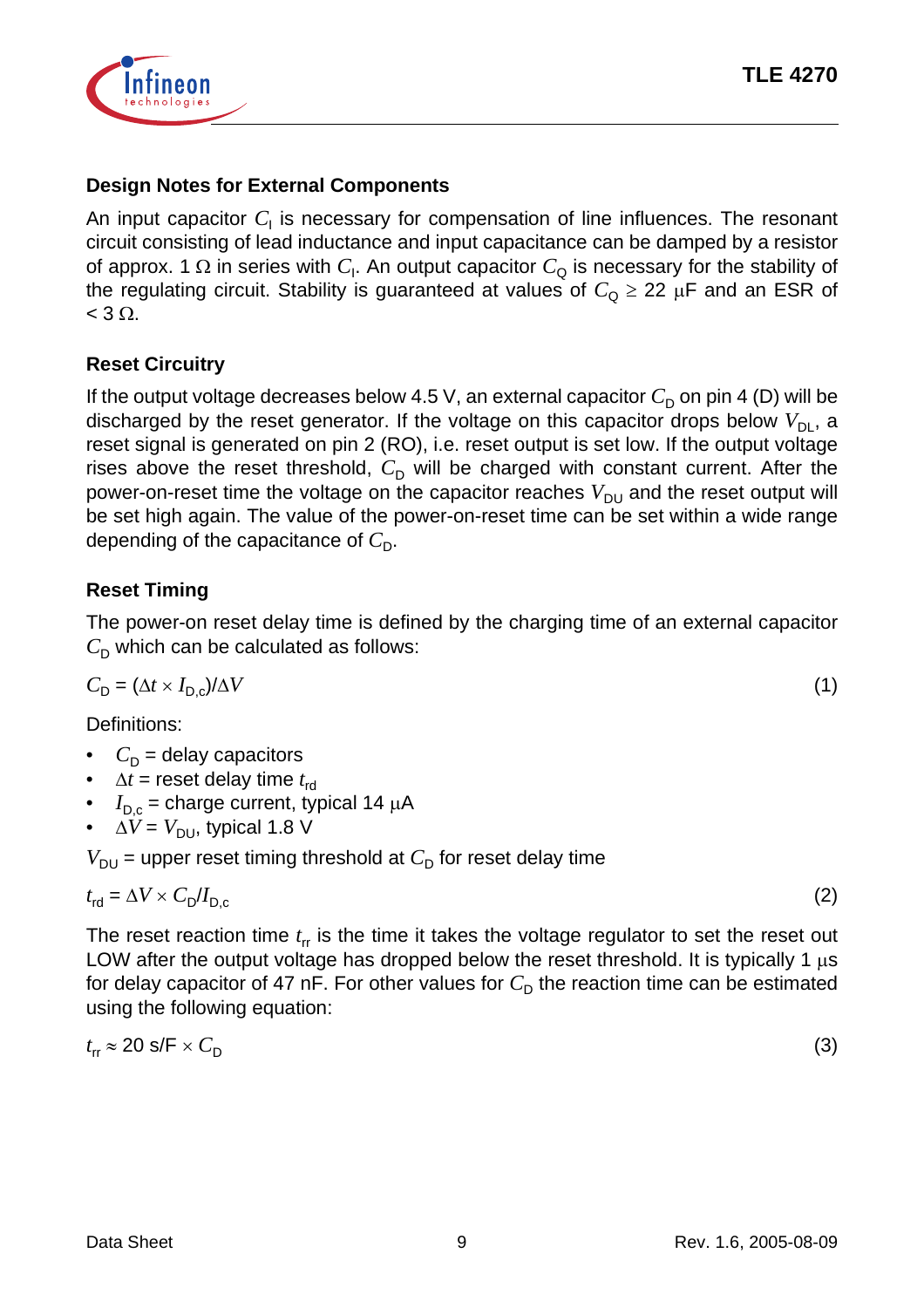



**Figure 5 Reset Time Response**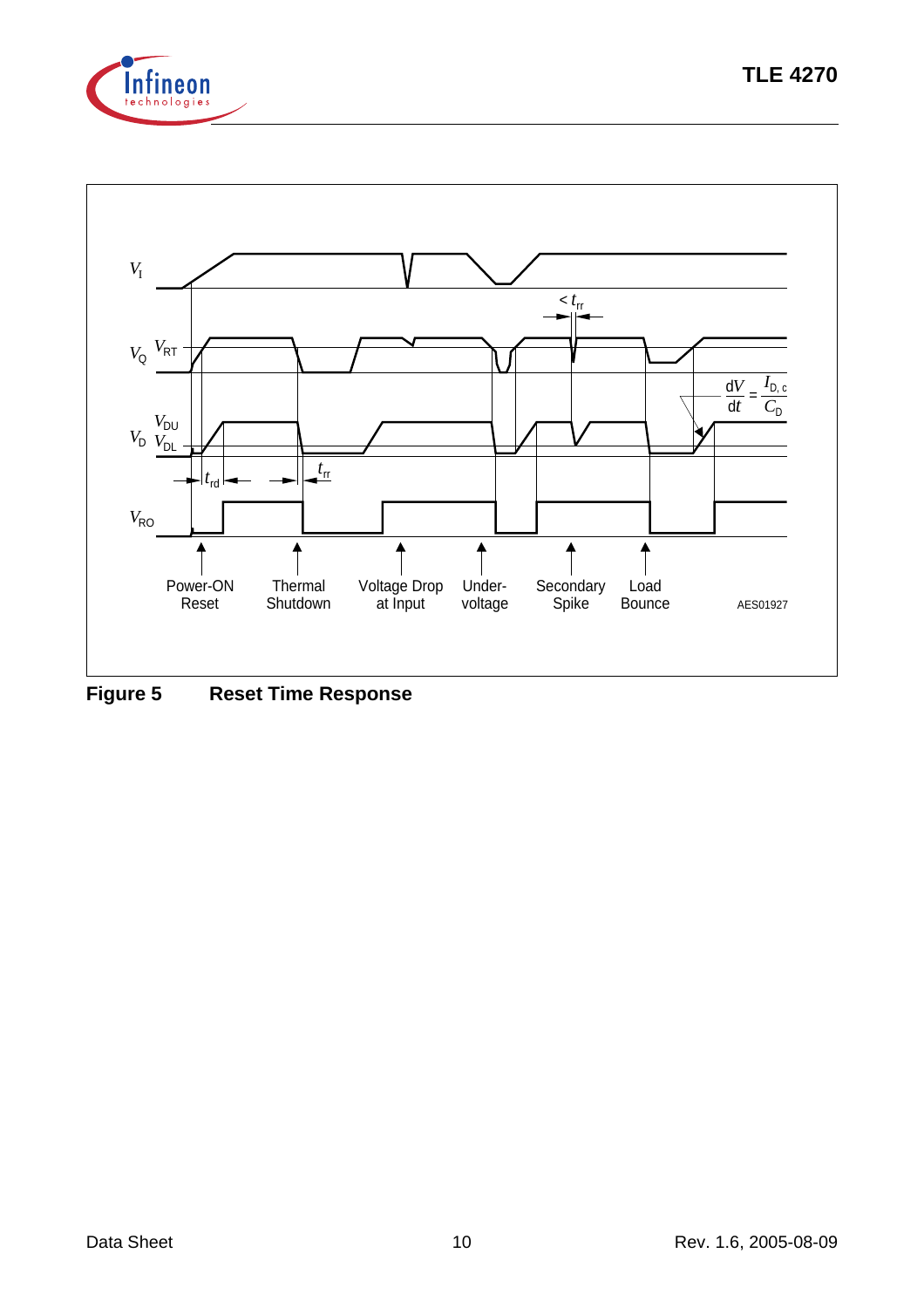

**Output Voltage**  $V_{\text{Q}}$  **versus Temperature** *T***<sup>j</sup>**



**Output Current**  $I_{\text{Q}}$  **versus Temperature** *T***<sup>j</sup>**





# **Output Voltage**  $V_{\text{Q}}$  **versus**

#### **Output Current**  $I_{\text{Q}}$  **versus Input Voltage**  $V_1$



 $\rightarrow$   $V_I$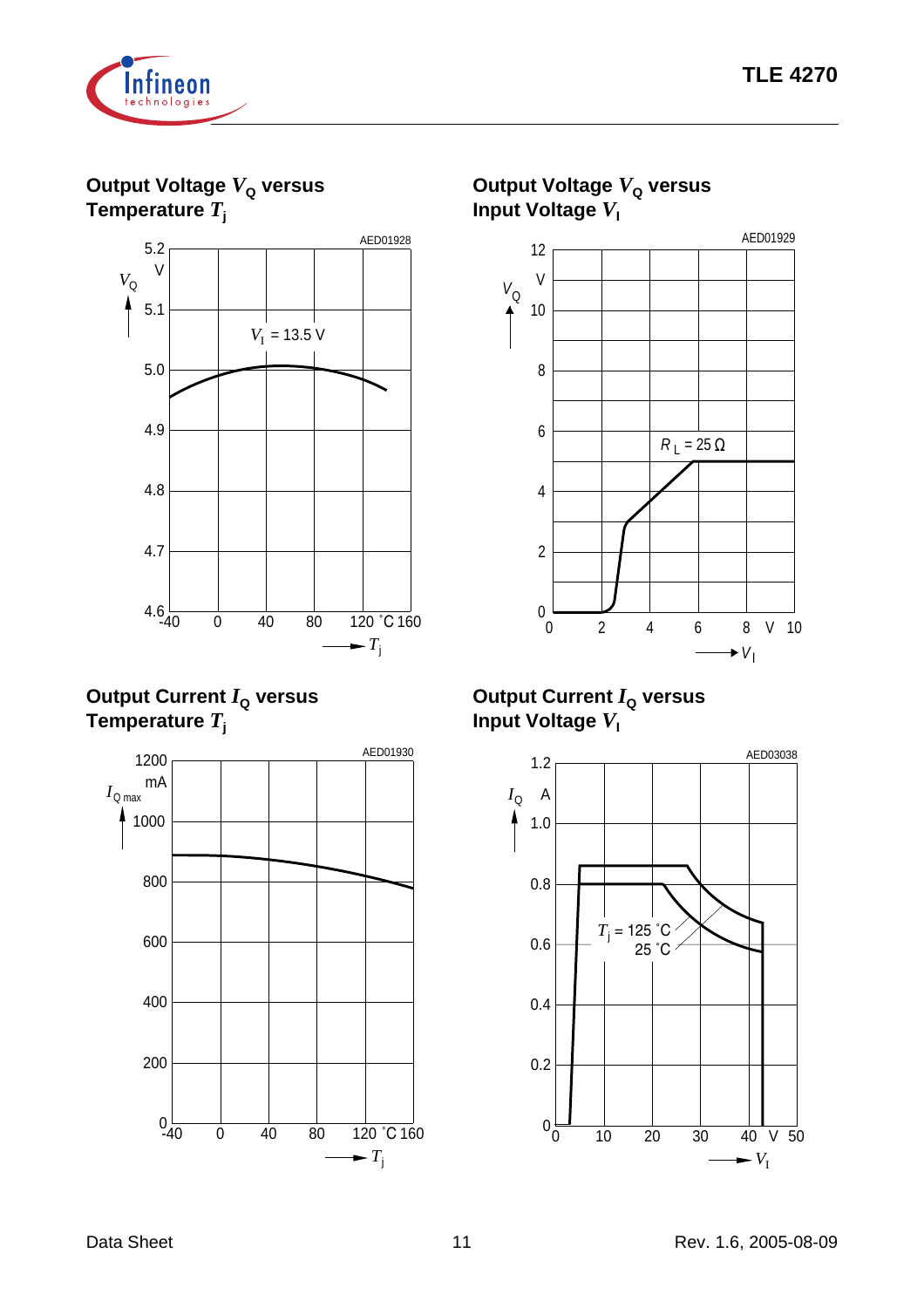

**Current Consumption** *I***q versus Output Current**  $I_{\text{Q}}$ 



### **Current Consumption** *I***q versus Input Voltage**  $V_1$



# **Current Consumption** *I***q versus Output Current**  $I_{\text{Q}}$



### **Drop Voltage**  $V_{\text{DR}}$  **versus Output Current**  $I_Q$

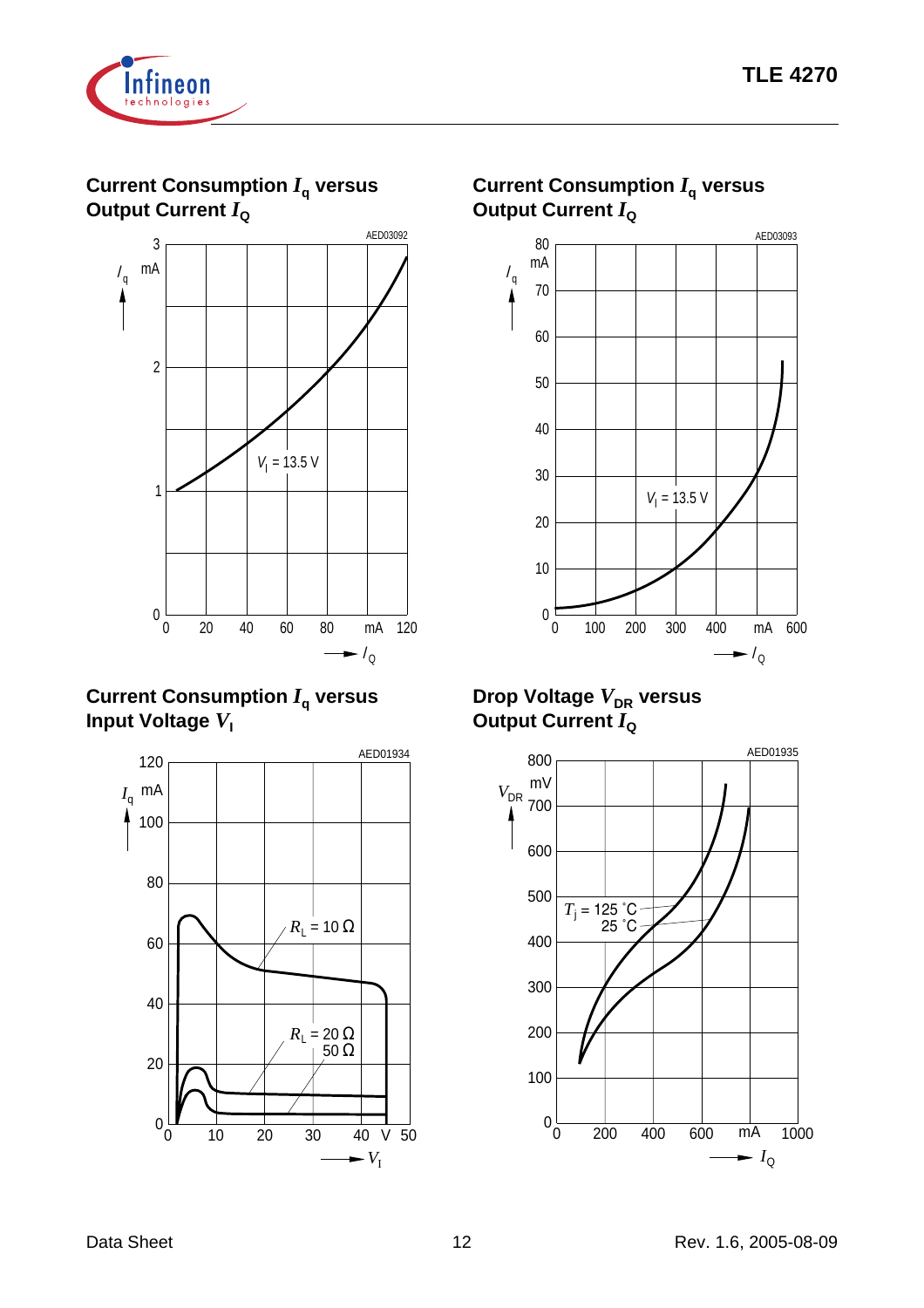

**Charge Current** *I*<sub>D,c</sub> versus **Temperature** *T***<sup>j</sup>**



**Upper Reset Timing Threshold**  $V_{\text{DU}}$ **versus Temperature** *T***<sup>j</sup>**

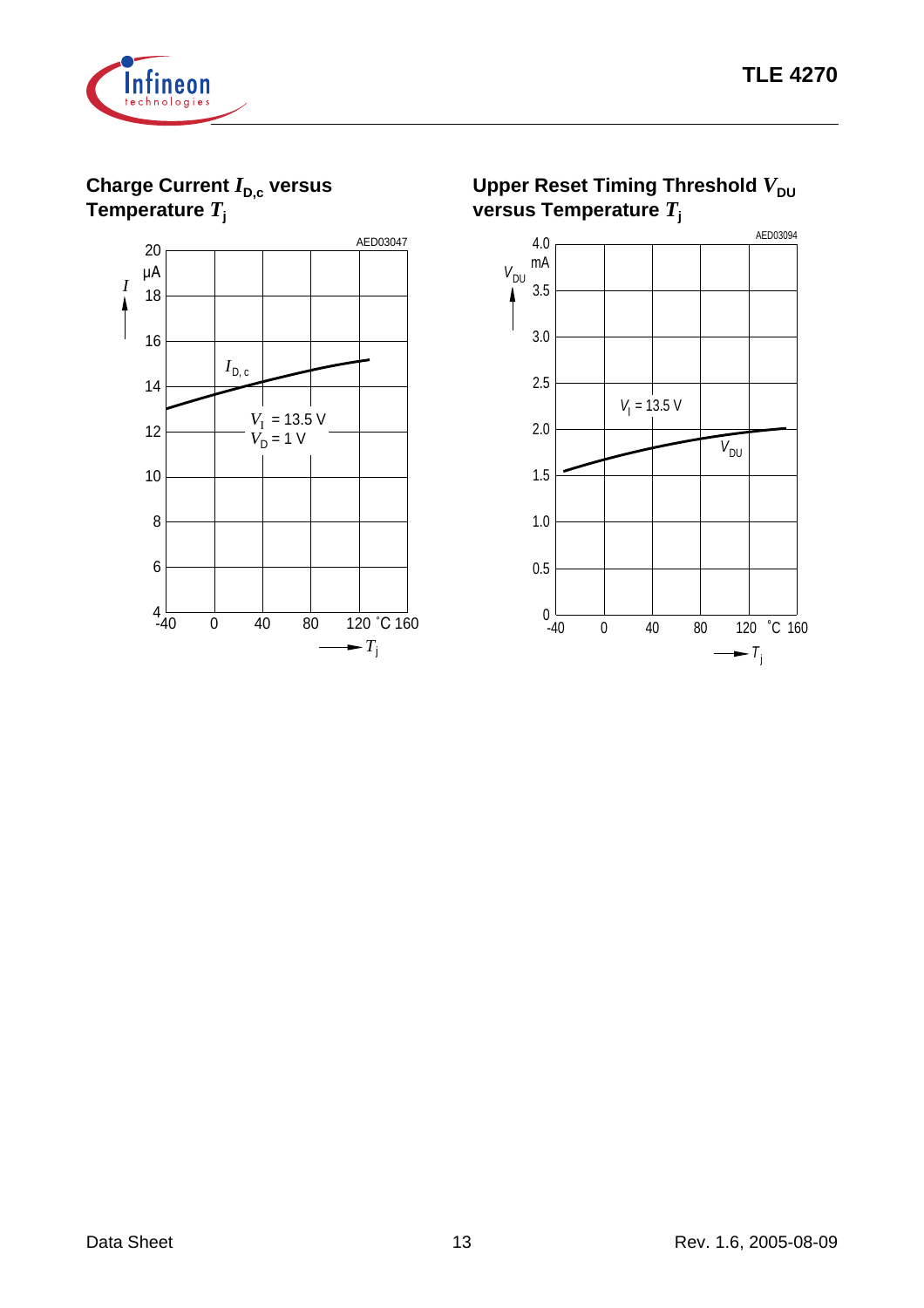

## **Package Outlines**



**Figure 6 P-TO220-5-11** (Plastic Transistor Single Outline)

You can find all of our packages, sorts of packing and others in our Infineon Internet Page "Products": **<http://www.infineon.com/products>**.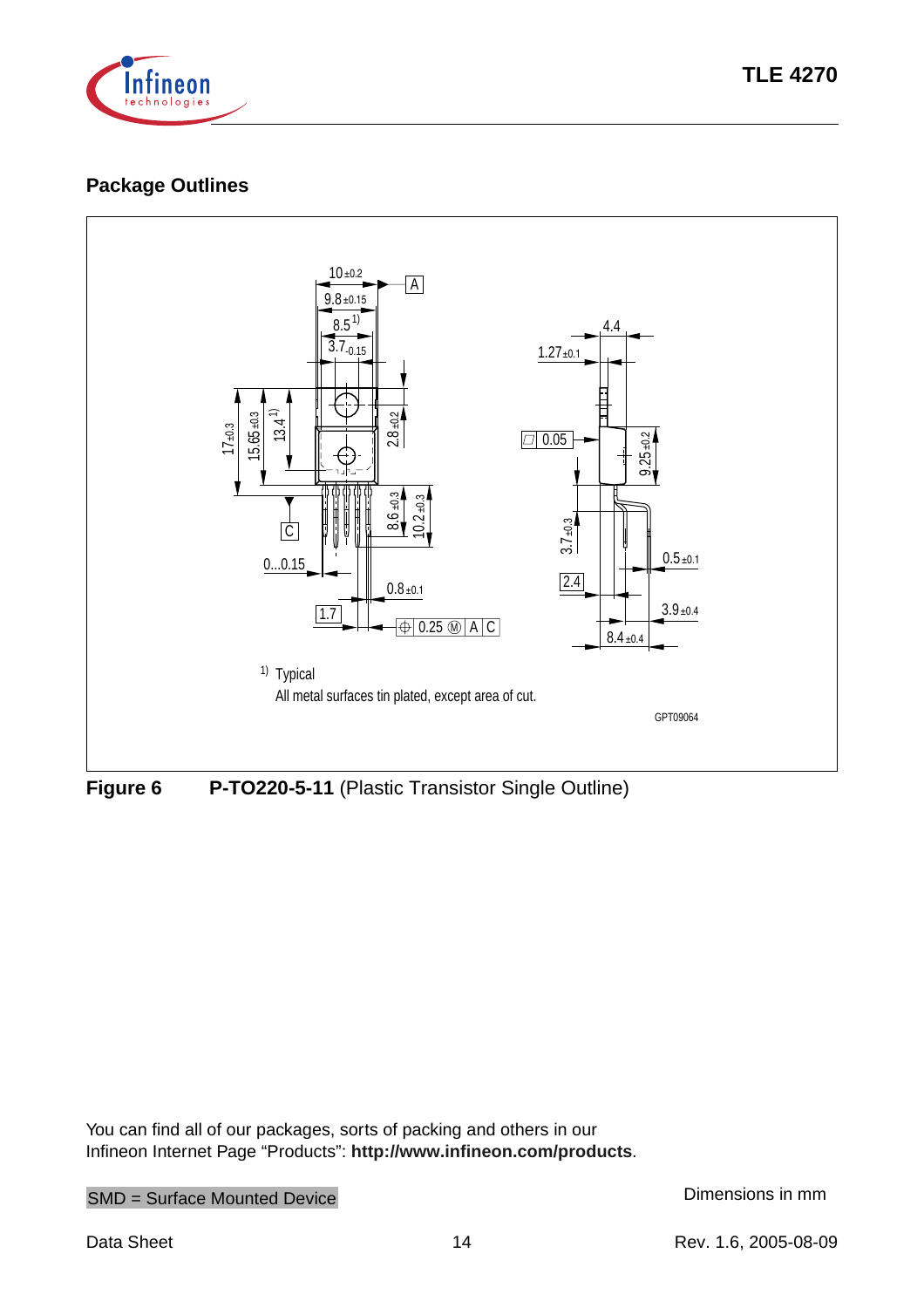



**Figure 7 P-TO220-5-12** (Plastic Transistor Single Outline)

You can find all of our packages, sorts of packing and others in our Infineon Internet Page "Products": **<http://www.infineon.com/products>**.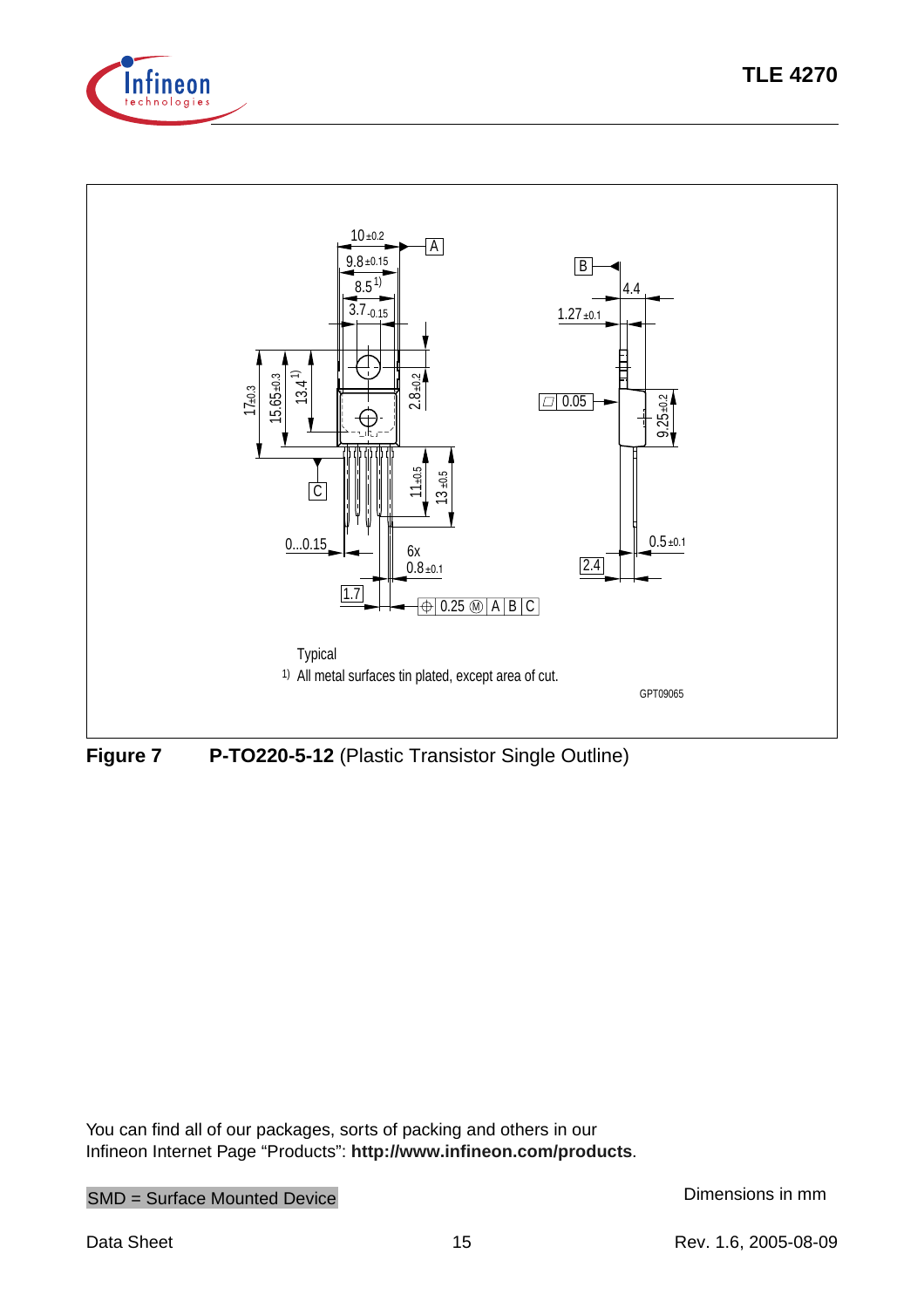



**Figure 8 P-TO263-5-1** (Plastic Transistor Single Outline)

You can find all of our packages, sorts of packing and others in our Infineon Internet Page "Products": **<http://www.infineon.com/products>**.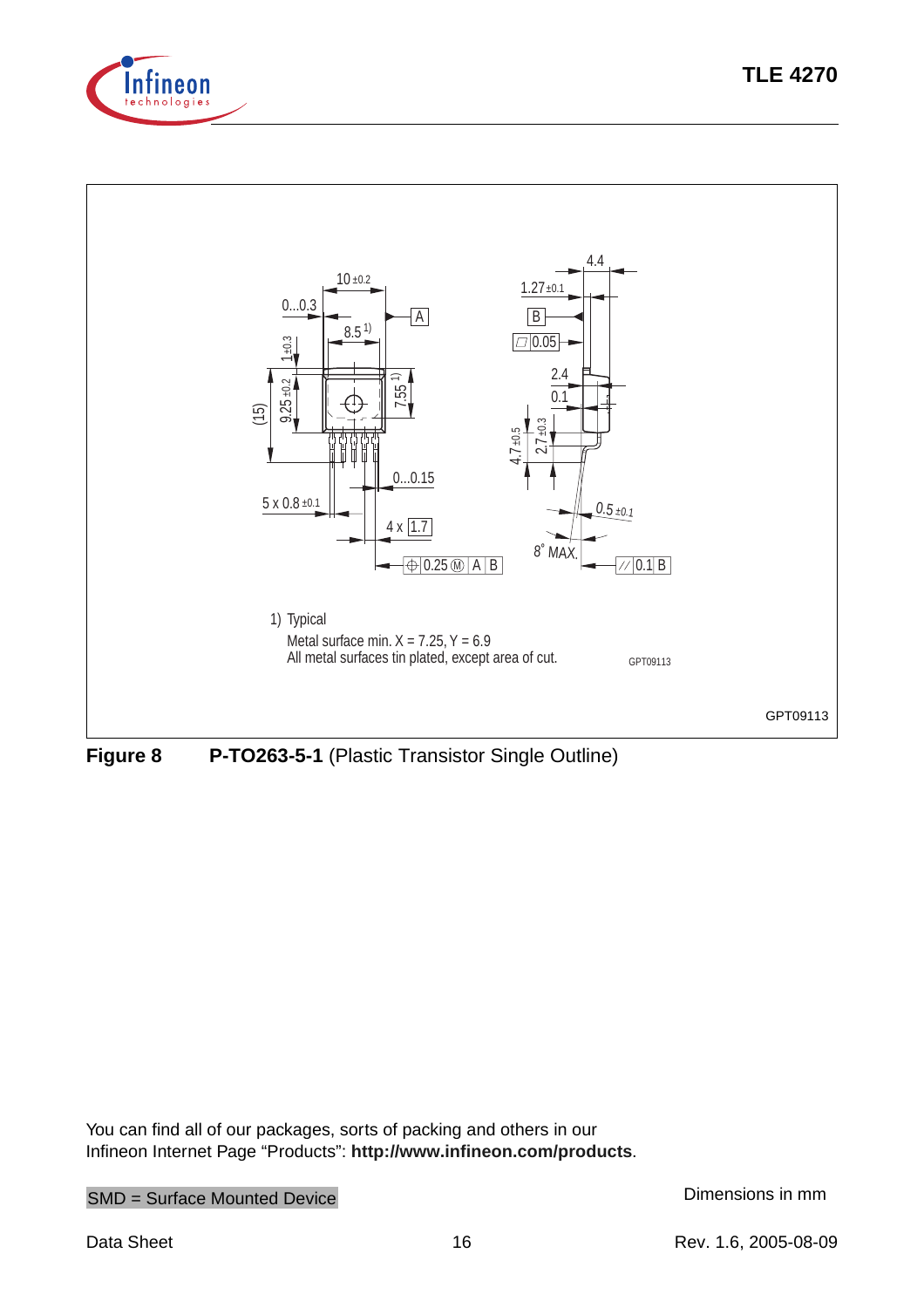





**Figure 9 P-TO252-5-1** (Plastic Transistor Single Outline)

You can find all of our packages, sorts of packing and others in our Infineon Internet Page "Products": **<http://www.infineon.com/products>**.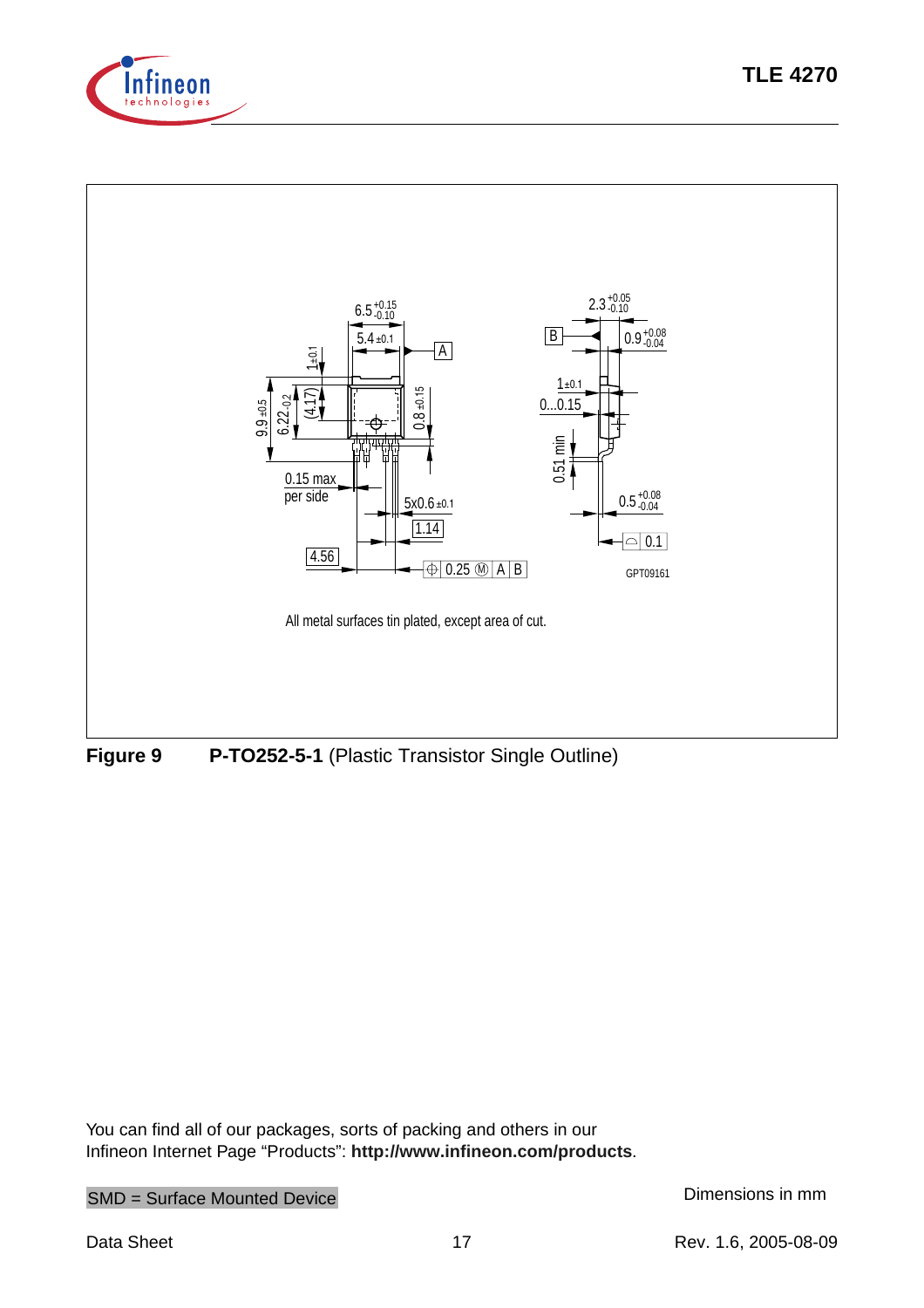



**Figure 10 P-TO252-5-11** (Plastic Transistor Single Outline)

You can find all of our packages, sorts of packing and others in our Infineon Internet Page "Products": **<http://www.infineon.com/products>**.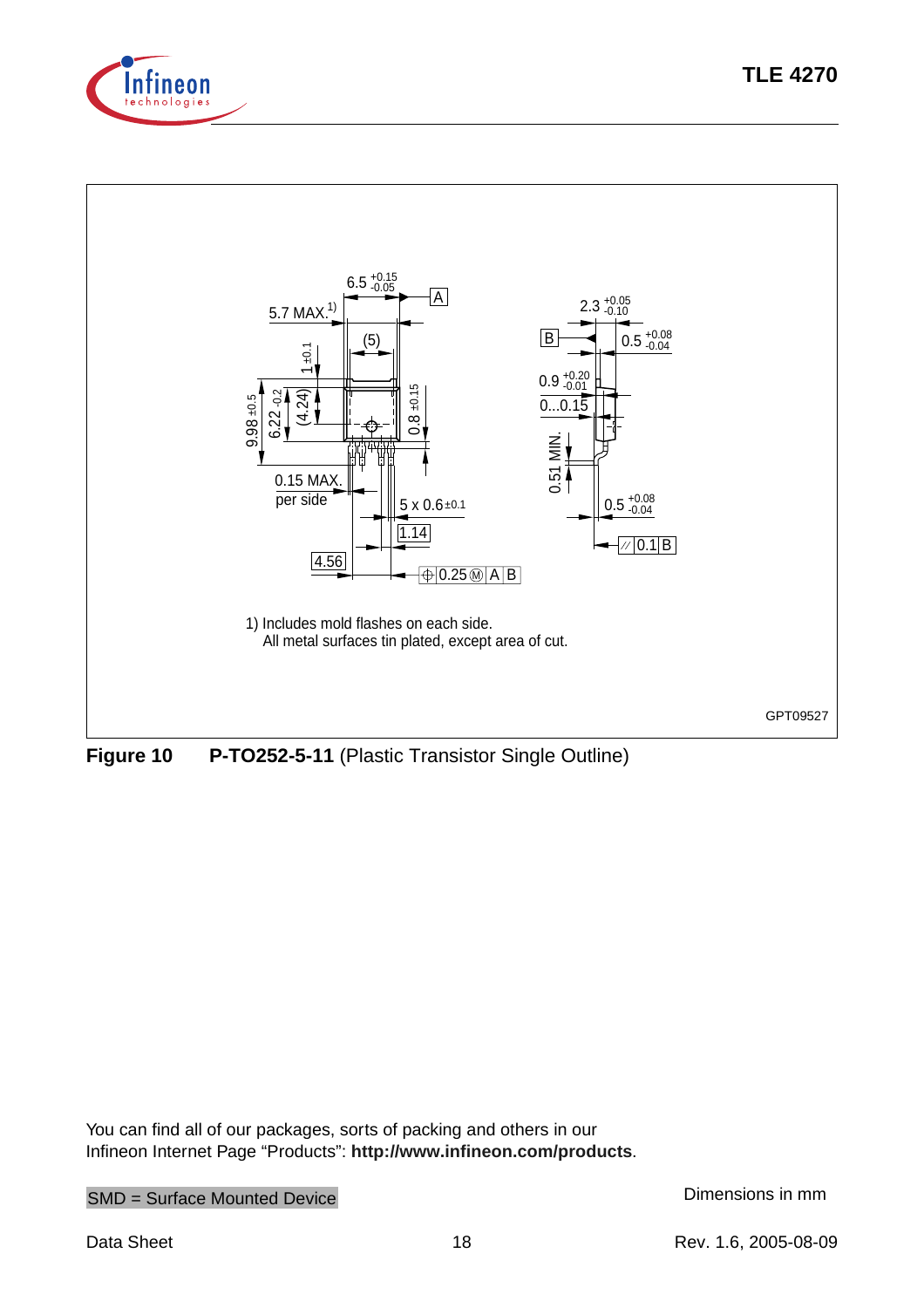

#### **Remarks**